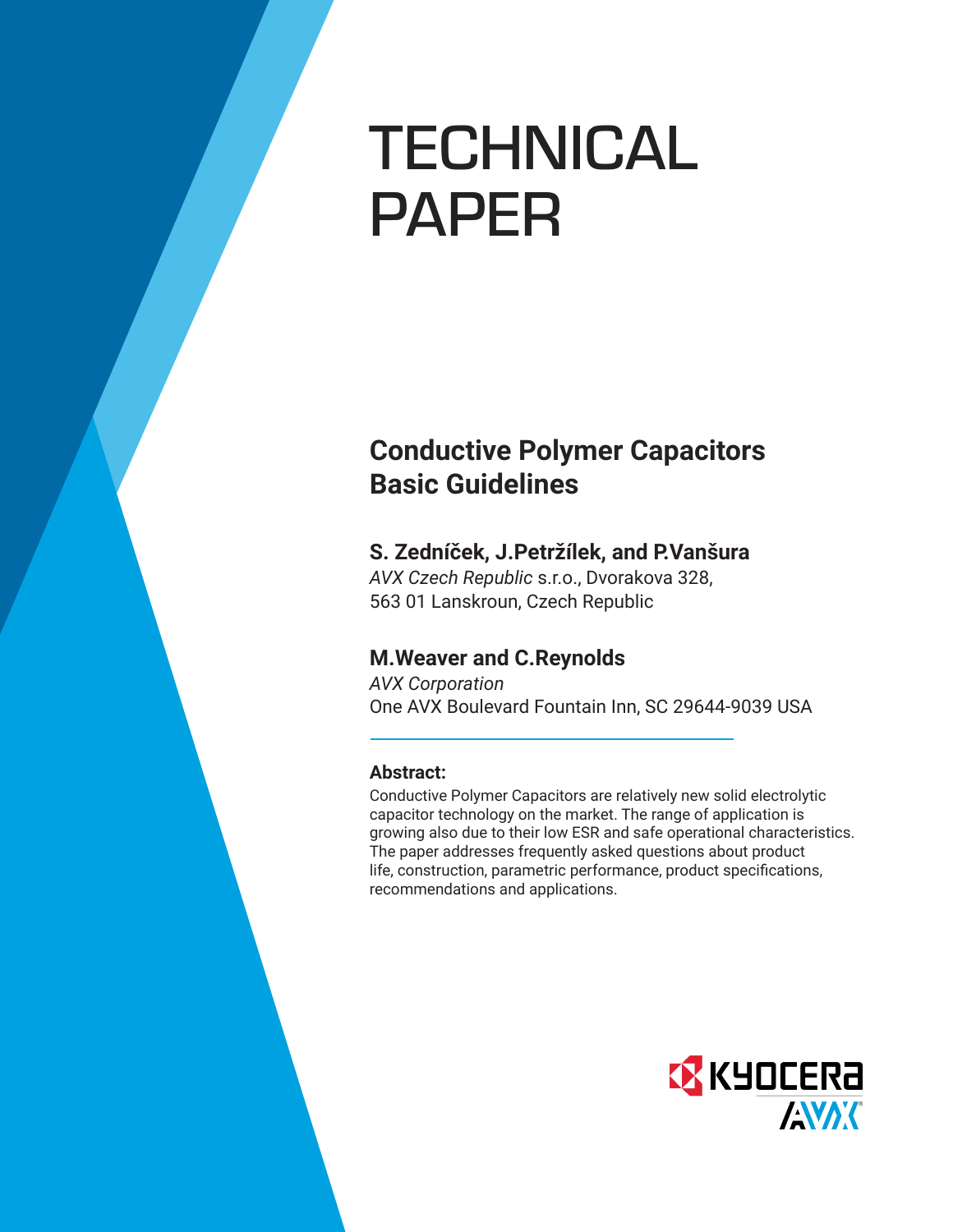# **A Basic Guide to AVX Conductive Polymer Capacitors (Q&A)**

# **1: Introduction to Polymer Capacitors**

The AVX solid electrolyte capacitor product range provides an exceptional portfolio of technologies, including traditional manganese oxide electrolytic capacitors (Tantalum/MnO<sub>2</sub>), the award winning Niobium Oxide (OxiCap®) series, and a wide range of low ESR conductive polymer solid electrolytic capacitors, including market highest voltage ratings and also hermetically sealed high reliability polymers (award winner).

Being based on similar electrochemistry and design principals, all these solid electrolytic technologies share the same basic electrical characteristics and behavior which are described in AVX catalog and technical papers, ref. [1],[3],[4]. However it is the small differences that suit the different series to specific applications, and this guide is intended to help the design engineer better understand the performance strengths and design considerations for each series.

AVX has developed broad range of Polymer solid electrolytic capacitors offering very low ESR, high bulk capacitance and improved capacitance retention at higher frequencies. The range of AVX Conductive Polymer capacitor series includes:

- **EIA standard, miniature and low profile** molded body case sizes (with J-lead design);

- **Face-down / "undertab" and ultraminiature** designs for high density circuit assemblies;

- **Extended Capacitance**
- **Extended voltage** ratings (up to 125V);
- **Multi-anode series** for Ultra-Low ESR;

- **High Energy Density** (Joule / cc) series;

- **Automotive, Professional Grade** and **COTSplus** series for specific market needs.

All series components are 100% surge current tested, 100% temperature / voltage aged and 100% reflow preconditioned followed by 100% test for all electrical parameters (Capacitance, DF, ESR, DC leakage).

# **2: Frequently Asked Questions**

# **2.1 Polymer Electrolytics compared**

**Q1:** What are the **key advantages** of Conductive Polymer Solid Electrolytic capacitors?

A: Compared to traditional  $(MnO<sub>2</sub>$  electrolyte) tantalum capacitors, they have:

# - **Significantly lower ESR**

(with associated higher ripple current ratings);

- **Improved Capacitance retention** at high frequency
- **Higher energy density** (Joules/cc);
- **Wider voltage range**
	- (with ratings available from 2.5v to 125v);
- **Less voltage derating required;**
- **Benign failure mode** if short-circuited.

# **Q2:** What are the **key limitations** of Conductive Polymer Capacitors?

A: Compared to traditional (MnO<sub>2</sub> electrolyte) Tantalum capacitors, they typically have:

- **Temperature range of -55<sup>o</sup>C to 105<sup>o</sup>C max.** (for standard series; Professional Grade series are rated to 125°C max.):
- **Moisture Sensitivity Level MSL = 3 rating** (as with many Low ESR Tantalum capacitor ratings);
- **Sensitivity to excessive thermo-mechanical** stress is higher than MnO<sub>2</sub> Tantalum capacitors
- **Higher intrinsic DCL and longer DCL stabilization time** required at lower temperatures;

- A **defined lifetime** with respect to capacitance change (see section 5).

# **Q3:** What are **other typical Polymer Solid Electrolytic capacitor characteristics** and **how do they compare to other capacitor** technologies?

As with traditional  $MnO<sub>2</sub>$  electrolyte tantalum capacitors, Conductive Polymer capacitors are polar devices and



carry a positive polarity marking. These capacitor families share the following characteristics:

*Chart 1: Relative failure rate (ppm) over time for solid electrolytic capacitors*

- **Proven long term reliability**;
- **High volumetric efficiency** (high capacitance / voltage per cc);
- Good Parametric stability over a temperature range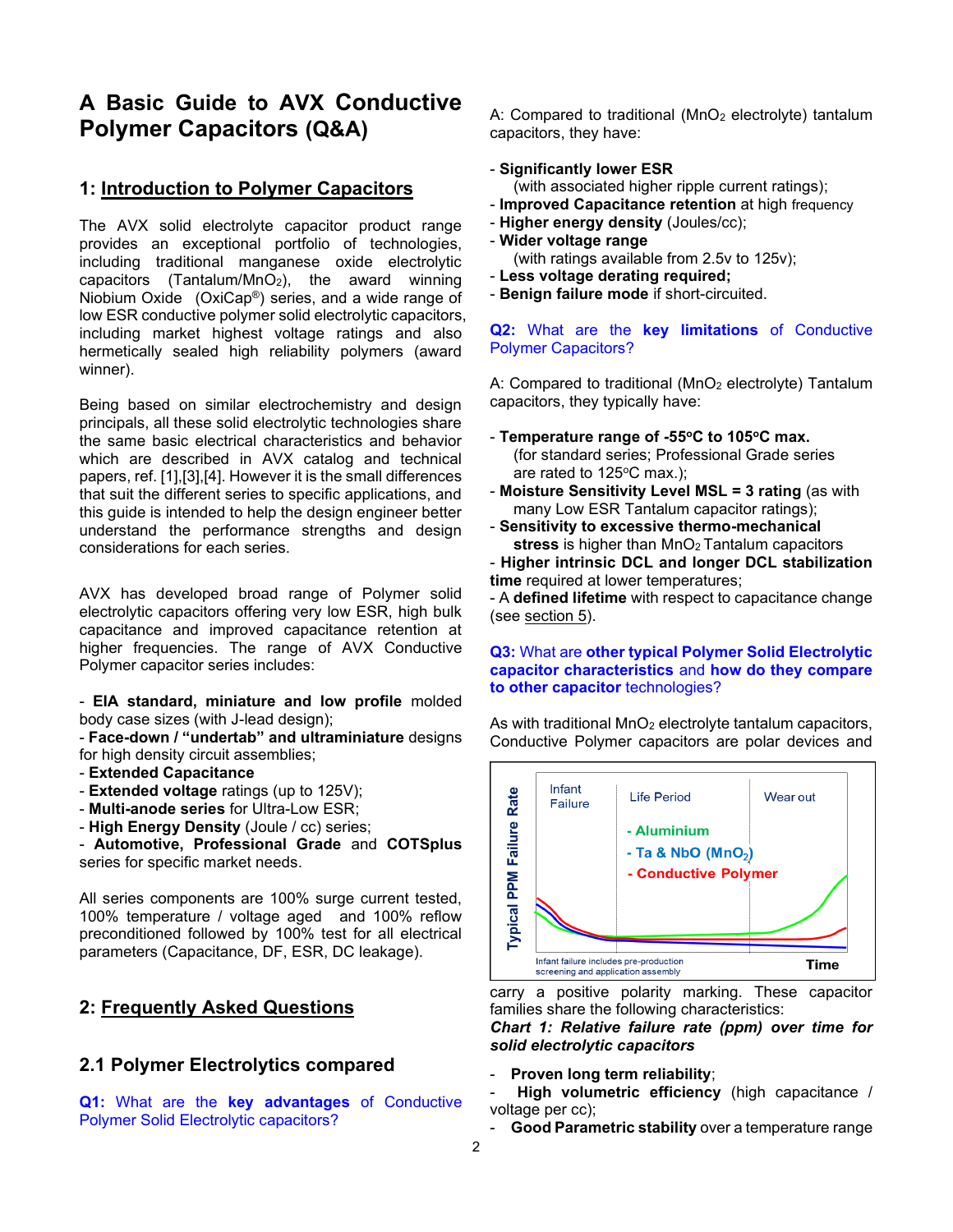#### of -55°C to 105°C / 125°C:

- **No voltage coefficient** (change of capacitance with applied DC bias).

- **Excellent low frequency / acoustic** (low frequency) noise performance characteristics;

- **Excellent mechanical robustness**.

- **Low inductance**, especially with facedown / undertab termination designs.



*Chart 2: Typical Capacitance Temperature characteristics for different Capacitor technologies*



*Chart 3: Typical ESR Temperature characteristics for* 

*different Capacitor technologies*



*Chart 4: Typical Capacitance DC bias characteristic for different Capacitor technologies*

# **2.2 Voltage Derating & Surge Current**

#### **Q4: Why do we need voltage derating** for Polymer capacitors?

A: Voltage derating is the term used when selecting a capacitor with rated voltage (Ur) higher than the application operating voltage. In general, voltage derating is the most effective way to reduce the failure rate. Parts can withstand full rated voltage for **under** the endurance **conditions** specified in **the individual** product specifications, but derating **reduces** failure rate significantly and **provides additional safety margin** in the circuit design.

Conductive **polymer capacitor steady state derating** is based on two main factors:

- **operating voltage derating**, which is necessary to protect the capacitor in case of any voltage or current overload conditions;

- **operating temperature derating,** which is to compensate for high temperature load conditions.

Both Voltage and Temperature factors are stress factors to dielectric increasing leakage current so it must be compensated by reduced voltage to achieve the same lifetime.

AVX considers voltage and temperature derating in the specified derating recommendations for each specific conductive polymer product – ref Q5.

Based on design and process specifics and tunes to meet application requests, AVX splits conductive polymer products to **specific categories by their temperature performance**. The maximum operating temperature and appropriate voltage derating level of the part number should **follow the product category displayed in the datasheet** – ref AVX conductive polymer series catalog.

#### **Q5:** What are the **recommended derating guidelines** for AVX conductive polymer capacitors?

A: Typical conductive polymer voltage derating levels are:

- **90% (10% derating)** for products rated up to 10Vr

- **80% (20% derating)** for products 16Vr and higher

The steady-state derating guidelines are shown in chart 5 below, which gives the maximum recommended Voltage (as a percentage of rated Voltage) by application Temperature. Please refer to the specific series datasheet for any given part number.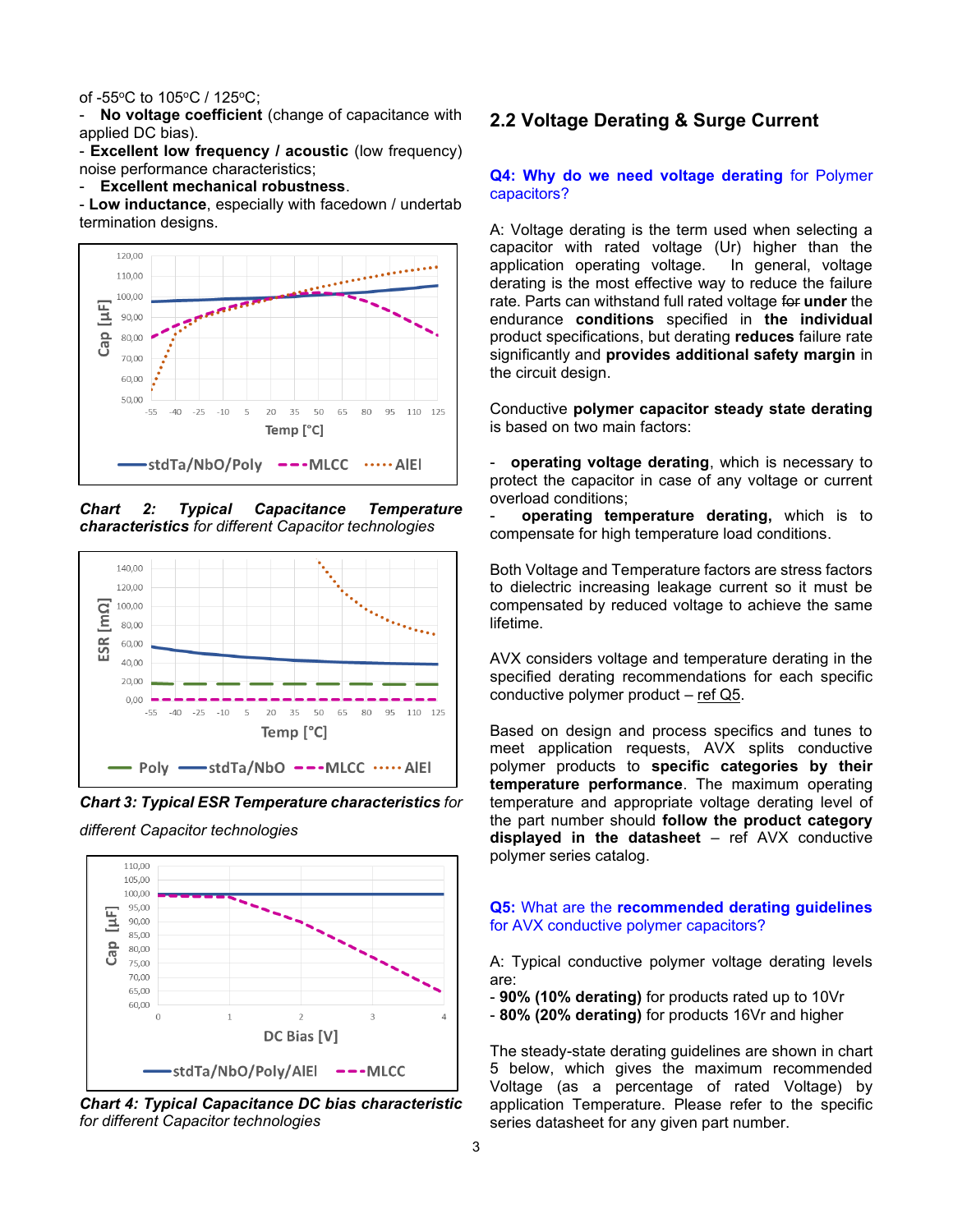

*Chart 5: Example of derating chart in datasheet*

Please note that derating guidelines are subject to update as a result of both continual improvement programs associated with capacitor design, and the evolution of target applications. Always refer to the latest series datasheet, and, in case of any application concerns, please contact AVX.

**Q6:** AVX specifies maximum Surge Voltage as 1.3x Rated Voltage (Vr). What is the **real maximum Surge voltage** that polymer capacitor can withstand?

A: The **maximum surge voltage is specified as 1.3xVr** (rated voltage) up to  $85^{\circ}$ C when tested with a high series resistance (1kOhm) and in dynamic (surge) conditions (typically at a maximum cycle rate of 10 times in an hour for periods of up to 30 seconds at a time).

Note also that the surge voltage should not be used as a parameter in the design of circuits in which the capacitor is periodically charged and discharged.

Please contact manufacture if need the additional information.

# **Q7:** How does the **maximum Surge Voltage relates to voltage derating**?

A: The maximum Surge Voltage above 85°C follows the recommended derating curve with temperature. Please refer to the specific product datasheet.

# **Q8:** What is the **Surge Current** that the capacitor can withstand?

A: The designer should consider the maximum surge current in the application, as excess current may damage the capacitor. As shown in the data sheet, **AVX conductive polymer capacitors can withstand relatively high surge currents**, **being 100% surge tested through very low circuit resistance**. If the voltage and temperature derating recommendations are followed, then conductive polymer capacitors **can be an ideal choice for critical power supply filtering** 

**applications.** For application support, please contact the factory.

**AVX conductive polymer capacitors receive 100% surge current preconditioning using multiple high current cycles** at 1.1x rated voltage in a proprietary AVX dynamic current monitoring system [4]. The peak surge current applied to each part is given by\*:

$$
I_P=\frac{1.1*V_R}{0.45+ESR}
$$

Where: **I<sub>P</sub>** is the peak surge current [A] **V<sub>R</sub>** is the rated voltage [V]  **0.45** is external test circuit resistance [Ohm] **ESR** for the capacitor under test [Ohm]

\* Check limits for individual ratings in the series data sheet.

# **Q9:** What is the **RMS ripple current** limit that the polymer capacitor can handle continuously?

A: The ripple current limit is calculated from the amount of Joule heating required to produce an increase in the body temperature of 30°C above ambient in free space at 100 kHz and is listed in the datasheet for each rating. In practice, the self-heating process is influenced by many parameters after board mounting such as the cooling impact of the board, nearby heat generation by other components, free air flow, heat convection path etc., as well as being a function of the applied frequency. Usually, once the component is assembled, the heatsinking effect of the circuit board is often better than the free-air condition.

If there is any concern about the continuous capacitor power loading, it is a good idea to monitor the component temperature in the application with a thermocouple or IR camera. The final temperature should not exceed the maximum specified operating temperature for the specific product – please refer to the datasheet.

Because component temperature rise due to ripple current is dependent on the heat dissipation of the surrounding material, **the component operating temperature must be also considered** for maximum ripple current calculation. If operated above  $45^{\circ}$ C, these derating coefficients must be considered:

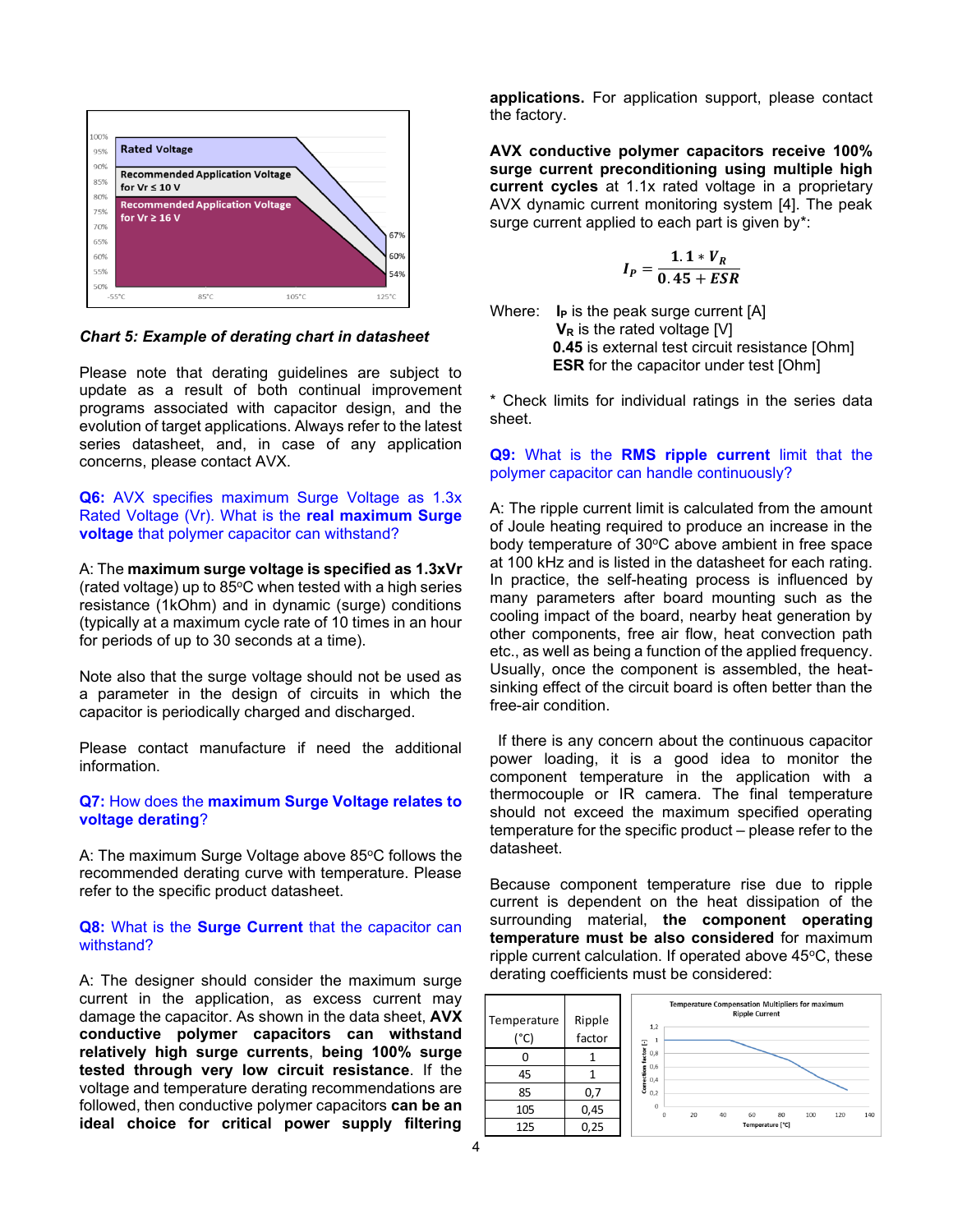For more details about AVX ripple ratings please refer to **AVX Polymer, Tantalum and Niobium Oxide capacitors catalog, Technical Summary and Application Guidelines, section 2.**

# **Q10:** What is the **maximum continuous RMS ripple voltage** that can be applied to conductive polymer capacitors?

A: The RMS continuous voltage is calculated by Ohms's law from the RMS continuous ripple current and ESR of the capacitor, and is listed in the data sheet for each rating:

# **VRMS = IRMS \* ESR.**

where **I<sub>RMS</sub>** is the ripple current [A] **ESR** for the capacitor under test [Ohm]

Please refer to question Q9 above for the RMS current.

# **Q11**: **How many current surges can be applied** to conductive polymer capacitors?

A: First, verify that the maximum surge current does not exceed the peak value as defined in Q8, then ensure that the application conditions (duty cycle, operating frequency etc.) do not induce additional self-heating in the capacitor and that it stays within  $10^{\circ}$ C of ambient.

If this is maintained, then there is no limit to the number of current surges that can be applied.

Improved surge current performance is a major focus of AVX continuous improvement programs. This has resulted in a very low occurrence of early-life ("infant mortality") surge failures seen, and of these more than 90% of surge current failures occur during the first two repeated hard current surges (per equation given in Q8).

# **Q12:** What is the **maximum allowable reverse voltage**  for conductive polymer capacitors?

A: Conductive polymer capacitors are polarized devices and attention has to be paid to the correct use and application that is not causing continuous operation in reverse voltage. Nevertheless conductive polymer capacitors can tolerate some small reverse volt spikes, provided that the peak reverse voltage applied to the capacitor **must not exceed:**

15% of the rated DC working voltage at 25°C 5% of the rated DC working voltage at 85°C 3% of the rated DC working voltage at 125°C

Please contact AVX for specific application questions.

**Q13:** What is the **maximum allowed AC ripple voltage**  for conductive polymer capacitors?

A: The maximum AC ripple voltage is limited by the following conditions: (see also chart 6)

1. The sum of DC bias voltage and AC highest peak ripple voltage must not exceed the rated voltage of the capacitor.

2. The DC bias voltage must be set to ensure, preferably, that the voltage does not go below zero volts, and certainly does not go below the allowed reverse voltage, at the minimum of the ac cycle. – see Q12

3. The continuous RMS voltage shall not exceed the specification value – see Q9 and Q10

# *Chart 6. AC Ripple Voltage*

#### **Q14:** What is the **capacitance change with AC ripple**



#### **voltage**?

A: Conductive polymer capacitors exhibit **almost no change in capacitance** (typically <1%) with applied AC ripple voltage.

# **Q15**: Is **PSpice simulation model** available for conductive polymer capacitors?

A: Yes, AVX has been a leader in development of accurate, user-friendly simulation tools for conductive polymer capacitors. The AVX web site offers an online simulation tool - SpiTan - that provides typical frequency and temperature characteristics. The charts, equivalent circuits and S-parameters can be downloaded and used with a wide range of PSpice simulation software.

# **3: Board Mounting and Assembly**

**Q16:** What are the **recommended board mounting conditions** for conductive polymer capacitor?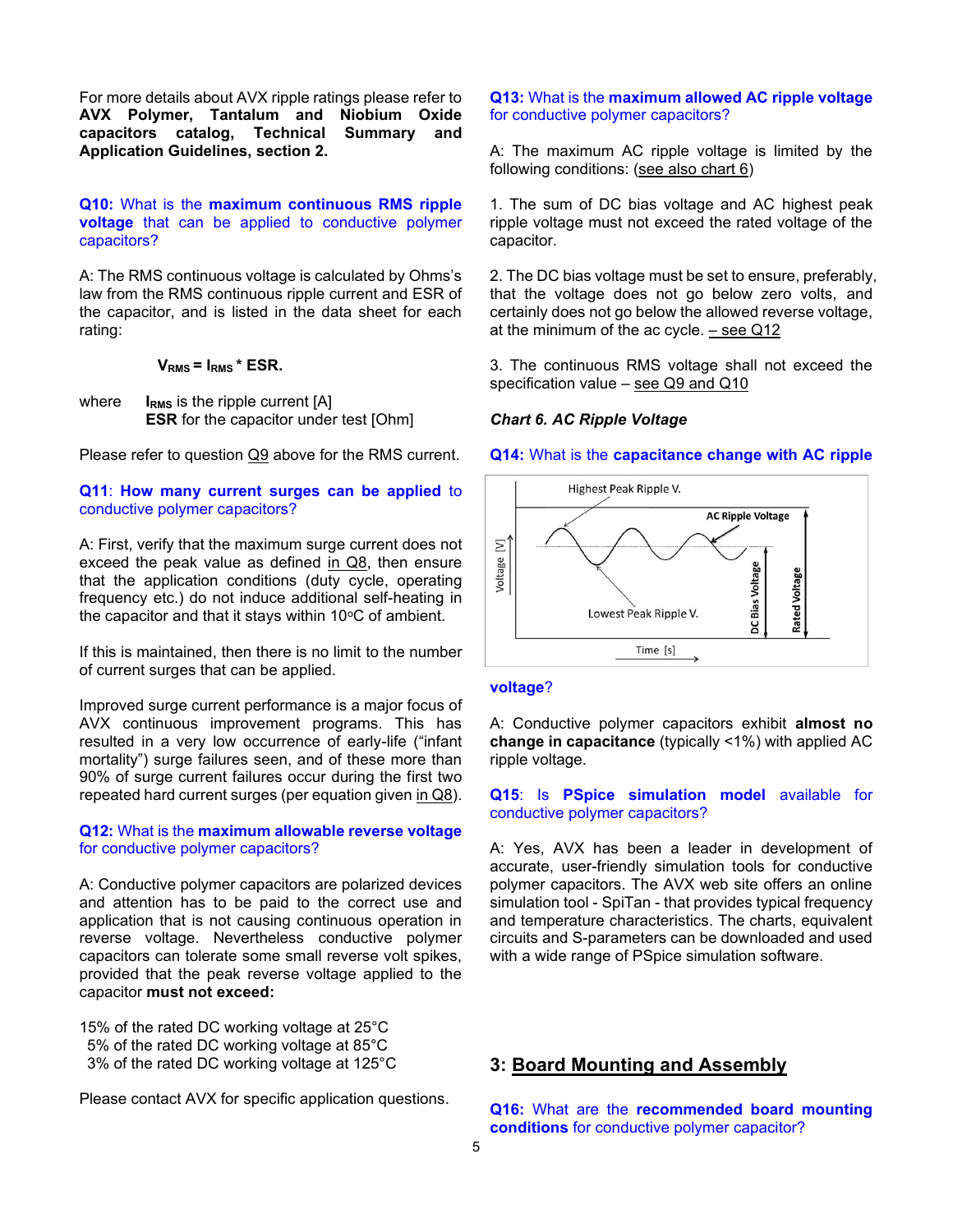A: Conductive polymer capacitors can be sensitive to excessive thermo-mechanical stress, so **care needs to be taken to keep the board mounting** and assembly conditions within AVX recommendations (based on JEDEC 020):

- **Hand soldering is not recommended** due to the difficulty to control heat exposure time; for rework, a hot air jet is recommended.

- **Wave soldering is allowable** based on the short duration that the part is exposed to the maximum solder wave temperature.

- **AVX reflow recommendations follow JEDEC 020 requirements**, and extend these to a maximum of three reflows cycles with a peak of  $260^{\circ}$ C for a total duration of 30 seconds. Nevertheless, it is always good practice to keep the number of reflows and peak temperature as low as practical to minimize the potential for defects.

- A **critical reflow parameter is the maximum peak temperature gradient**  $-$  this should not exceed 2.5 $\degree$ C per second. The reflow profile should also include a preheating period to allow slow moisture evaporation from the capacitor.

- **The MSL level** associated with the capacitors will define the procedures to be followed after dry pack opening to minimize moisture exposure prior to board mounting and reflow.

**Re-finishing** of conductive polymer capacitor terminations by hot solder dip **is not recommended**.

# **Q17:** What is the **MSL level** for conductive polymer capacitors?

A: Molded conductive polymer capacitors are typically assessed as MSL level 3 components; this means they are supplied in dry pack and need to be processed within 168 hours after opening, or dried at 40**<sup>o</sup>C** for 168 hours prior to use. However, for MSL level specified, please always refer to the product instruction label affixed to the sealed bag.

In order to improve humidity robustness of conductive polymer capacitors in the application, **additional moisture barriers can be applied such as conformal coatings** after the components PCB assembly process. (reference also Section 5 of this guide: Reliability and Life Time)

TCH series hermetically sealed polymer capacitors are MSL level 1 components.

# **4: Applications Related Questions**

**Q18**: What are the **main circuit applications** for conductive polymer capacitors? Are there any circuit applications that are **NOT recommended?**

A: Conductive polymer capacitors are the preferred choice in wide range of switching, filtering, coupling/decoupling, timing and back up circuits due their reliability and **parametric stability**.

They exhibit **negligible piezo** noise (a characteristic of Class II ceramic dielectrics that can cause an audible hum at low frequency or spurious voltage spikes under shock or vibration conditions), suiting them to low distortion applications in audio/video circuits and also LED backlighting. Their **low ESR** makes them an ideal choice for high power filtering, but it is important to follow the correct voltage derating, surge current and maximum ripple allowances in these applications  $-$  see Q5 to Q11.

**Many mission-critical applications can benefit from Low ESR characteristics of Conductive Polymer Capacitors**. For high reliability applications support please contact AVX.

AVX products are designed for use in general electronic equipment and **not specifically for use in the following environments:**

- In liquids, such as water, oil or organic solvents.

- In vapor, condensed vapor or in air with a high concentration of corrosive gas (Cl2, H2S, NH3, SO2, or NOx,..) acid, or alkaline environments

- In an environment where strong static electricity or electromagnetic waves exist.

- Mounting or placing heat-generating components or inflammable materials near these products.

In case of intended usage in any of the above environments, please contact AVX.

# **Q19:** Is **high altitude / low pressure / high pressure and vacuum** operation influencing the conductive polymer performance?

A: **No.** High altitude / low pressure and vacuum operation have no impact on the function of conductive polymer capacitors. However, attention must be paid to the power dissipation as there will be limited convectional air cooling. It is important not to exceed the recommended maximum self-heating body temperature increase of 10 $\degree$ C by RMS current. See questions Q9-Q10 above. In case of operation in high pressure environments, please consult AVX.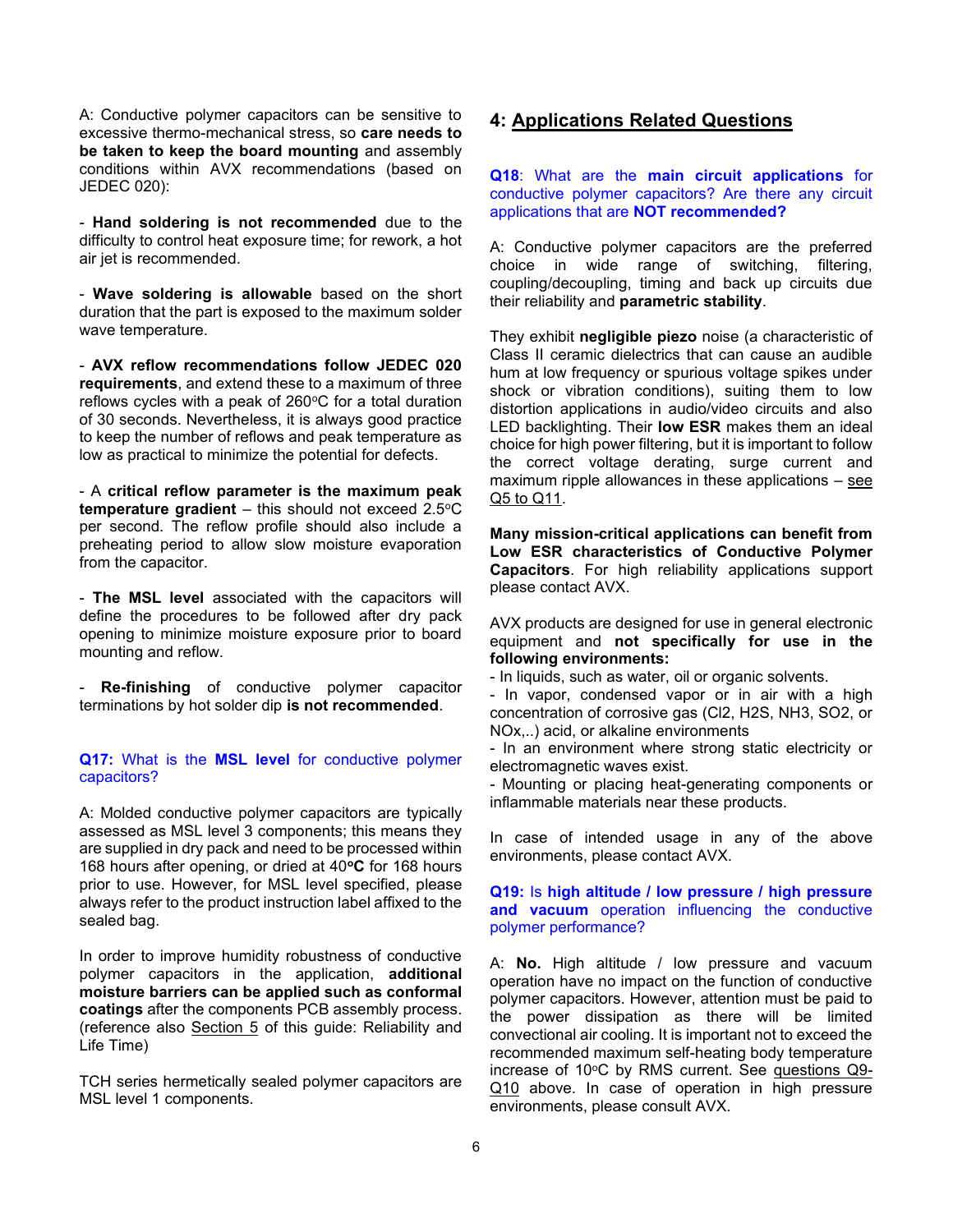#### **Q20:** Are conductive polymer capacitors sensitive to **radiation exposure**?

A: **No**. In general both MIL and ESA space application specifications classify these components as **not radiation sensitive**. Conductive polymer capacitors have been evaluated at total ionization dose (TID) test using a Co60 γ source up to 200k rad irradiation at dose rate 500rad/hr without impact to the part performance (contact AVX for testing details).

#### **Q21**: Are conductive polymer capacitors **ESD (Electrostatic Discharge) sensitive devices?**

A: **No.** They are designated as non-ESD sensitive devices, and do not require anti-static or conductive tape & reel packaging. ESD is characterized by a short duration, very high voltage spike, but with a small energy charge. Polymer capacitors are very high capacitance devices. Because of this, the short duration of a typical ESD pulse only allows charging to take place on the external body of the capacitor, which only results in a voltage increase in the 100mV range and has no impact on the capacitor dielectric layer. In general, polymer capacitors are both good absorbers and suppressors of ESD pulses.

# **Q22**: Are conductive polymer capacitors **available as automotive grade** components?

A: **Yes**. AVX has introduced **TCQ series**, **a range of AEC-Q200 compliant** Conductive Polymer Capacitors. Standard Conductive Polymer technology is capable of withstanding harsh mechanical shock and vibration, as well as exposure to wide temperature range environments. To meet the additional high humidity requirements of automotive applications, the AEC-Q200 compliant series incorporates specific enhancements in design, polymerization process and additional humidity protection coats. This series is suited to a wide range of automotive applications such as cabin electronics, entertainment, telematics, etc.

Note that for some higher temperature applications above 105 $\degree$ C, such as in the engine compartment, or in hot fluid sensors, AVX AEC-Q200 series of tantalum chip (TAJ, TRJ, THJ etc.) or OxiCap® capacitors are recommended.

Please check the AVX web site or contact AVX for the latest information on AEC-Q200 compliant products.

# **5: Reliability and Lifetime**

**Q23:** How is the **application failure rate in steady state** calculated for Conductive Polymer Capacitors?

A: The steady state failure rate (F) is calculated by multiplying the base failure rate (Fb) by other factors: Operating voltage (Fv), operating temperature (Ft) and circuit resistance (Fr):

## **F = Fb x Fv x Ft x Fr**

The typical base failure rate (Fb) for Conductive Polymer Capacitors is established at **1%/1000hrs at rated voltage at 85<sup>o</sup>C** and 60% confidence level. However some series may offer lower failure rate **-** please refer to the appropriate series data sheet.

For derating in a given application, the factors for Fv x Ft x Fr can be found from these charts:



*Chart 7: Operating voltage correction factor Fv*



*Chart 8: Operating temperature correction Ft*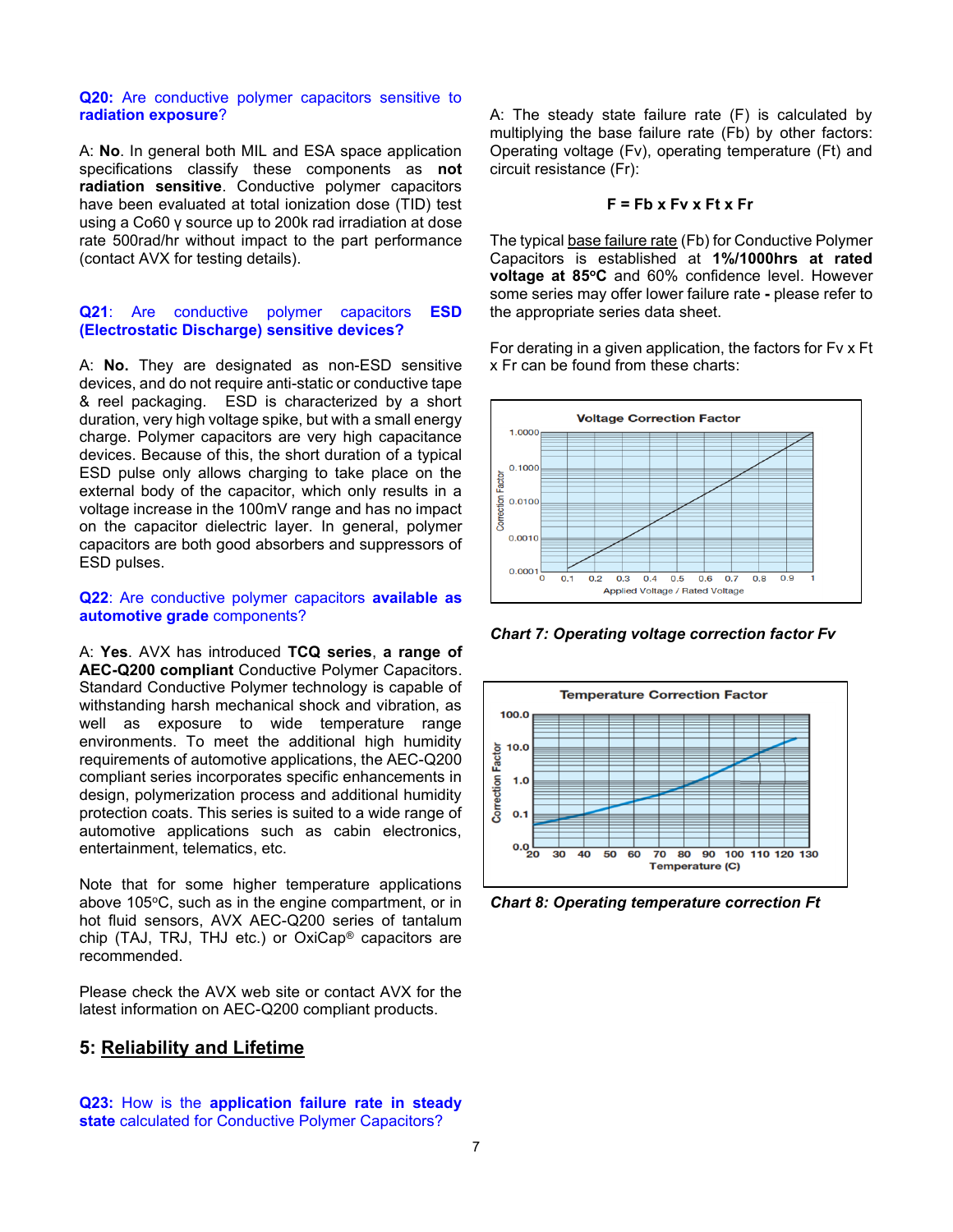| <b>Circuit Resistance ohms/volt</b> | <b>FR</b> |
|-------------------------------------|-----------|
| 3.0                                 | 0.07      |
| 2.0                                 | 0.1       |
| 1.0                                 | 0.2       |
| 0.8                                 | 0.3       |
| 0.6                                 | 0.4       |
| 0.4                                 | 0.6       |
| 0.2                                 | 0.8       |
|                                     | 1.0       |

*Chart 9: Circuit Impedance (Series Resistance) correction Fr*

**Failure rate will decrease as external series resistance increases**. Nominal failure rate is standardized at 0.1 Ohms per volt, and Chart 9 gives the correction factor to be applied as external series resistance is increased.

AVX maintains a **periodic qualification monitor which shows that Conductive Polymer Capacitors generally achieve a much lower base failure rate**  than shown above. For current failure rate data for a specific rating, please contact AVX**.** 

# **Q24: What is the lifetime** for Conductive Polymer Capacitors?

While there is no dielectric wear-out mechanism to affect reliability, the electrolyte used in Conductive Polymer Capacitors **can exhibit small parametric changes over time if operated continuously at high temperature, especially in a high humidity environment.** This parametric change is typically a small reduction in capacitance and small increase in ESR, and lifetime is defined as the number of the hours at maximum temperature to give rise to a certain percentage capacitance loss (similar to plastic film capacitor technology). In general, the lifetime effect is less for Conductive Polymer Capacitors than aluminum electrolytic capacitor technologies - see Q25.

# **Q25**: **What is the typical lifetime** (Capacitance change over time)?

A: Conductive Polymer Capacitors are designed to operate within the limits of the environmental conditions specified for each series. **If operated continuously at their maximum temperature and / or humidity limit beyond these limits, capacitors may exhibit a parametric shift in Capacitance and increases in ESR**, related to the effects of oxygen and humidity to conductive polymer cathode. These changes may occur earlier if the specified environmental conditions are exceeded. Similarly, their normal operational time period will be significantly extended if their general duty cycle includes operation below maximum temperature within

humidity controlled environments.

Note: TCH series hermetically sealed polymer capacitors do not exhibit this life-time effect.

**Careful attention should be paid to maximum temperature with associated high humidity environments as well as voltage derating, ripple current and current surges**. Reference sections 2, 3 and 4 of this guide line.

Lifetime can be extended if the PCB is conformally coated with parylene or similar environmental protection material.

The level of change over time is a function of the operating conditions, applied voltage and also the capacitor design. The conservative design of molded Conductive Polymer professional series, with enhanced encapsulation protection, also provides a higher level of resistance to oxygen and humidity effects, and thus more stable capacitance lifetime behavior. **The higher specification Conductive Polymer Capacitor series such as TCQ automotive or TCH hermetic are strongly recommended for use in high end / long lifetime applications**.

Even for the standard commercial TCJ series, the capacitance decrease with lifetime under typical application conditions may not be significant, **but it should be factored in for applications requiring long operational lifetimes.** 



# *Chart 10. Typical long life time for Capacitance for solid electrolytics*

*1 – Ta/MnO2, NbO/MnO<sup>2</sup> solid electrolytics and hermetically sealed polymer, such as AVX TCH*

*2 – Conductive polymer COTSplus, professional and automotive series such as AVX TCQ, TCB*

- *3 – Commercial cond.polymer series, such as TCJ*
- *4 – Other electrolytics*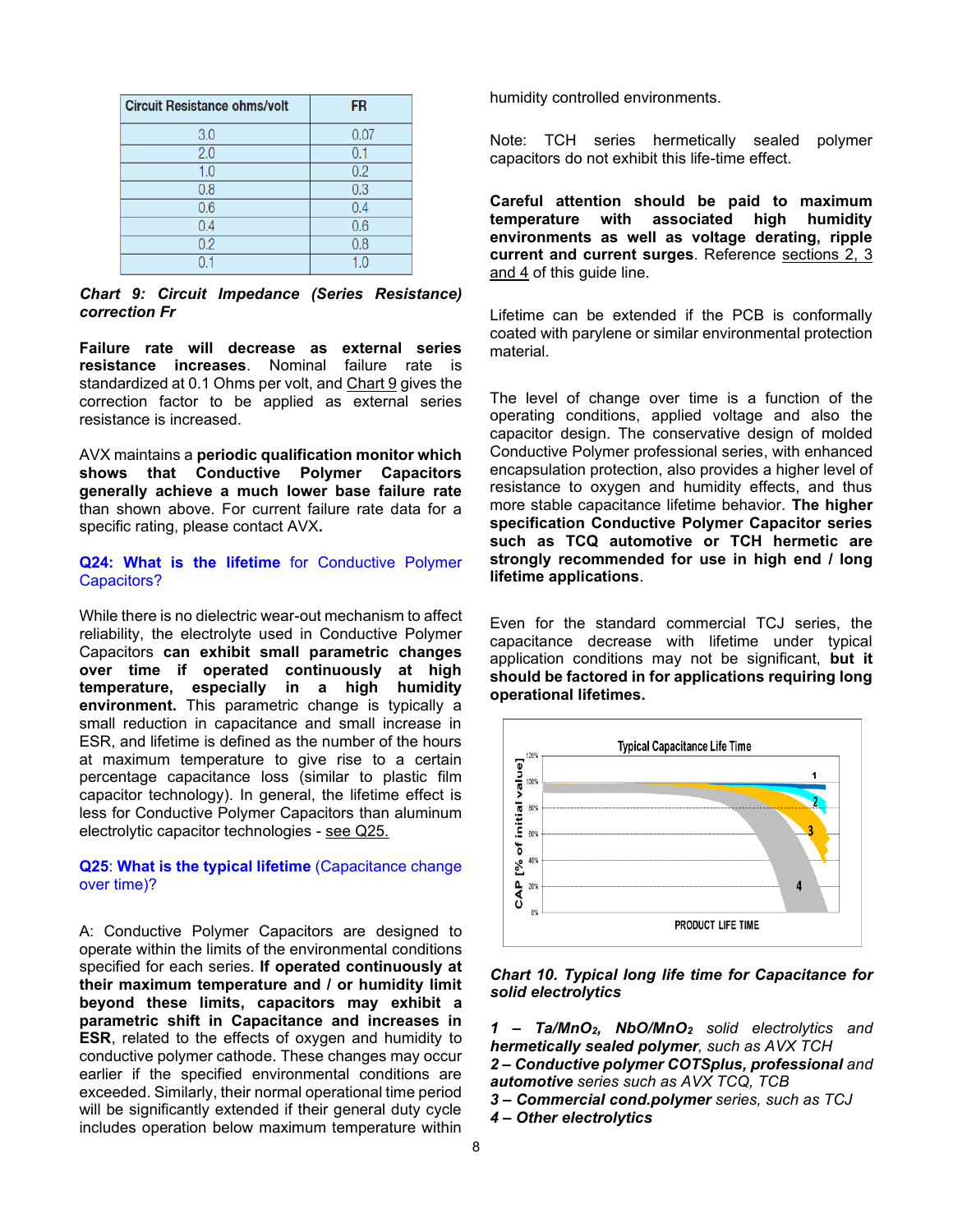#### **Q26: Can the lifetime effect be reduced** or eliminated by circuit design?

**A. Yes,** the parametric changes for conductive polymer capacitors noted in Q24 and Q25, are associated with long term exposure to harsh or excessive conditions (mainly high temperature, humidity and voltage overload combined), which is possible to control by the correct choice of product series, application design (with respect to voltage derating) and circuit board protection methods (e.g. parylene conformal coating).

For details, please contact AVX.

### **Q27**: What is the **allowable change in electrical parameters** over time at maximum temperature & voltage?

A: For details, see the specific product series data sheet.

**Q28:** What is the **impact of Biased Humidity Test** on Polymer capacitors?

A: **The standard humidity qualification test for Conductive Polymer Capacitors is DHSS** - Damp Heat Steady State (unbiased) for 65±2ºC and 95±2% RH (Relative Humidity) for 500 hours. If bias is applied, standard Conductive Polymer Capacitors can operate at a lower temperature damp heat load condition of  $40^{\circ}$ C and 90% RH. However, the higher specification Conductive Polymer Capacitor series – TCQ automotive or TCH hermetic are designed for higher humidity resistance. For example, for the highly accelerated Biased Humidity Test (85ºC and 85% RH), TCB series can meet 500/1000hrs with rated voltage applied, and TCQ AEC-Q200 compliant series for automotive applications can meet at least 1000hrs with rated voltage applied.

#### **Q29**: What are the **typical DCL characteristics** for Conductive Polymer Capacitors?

A: As with all electrolytic technologies, Conductive Polymer Capacitors exhibit an **exponential decrease in DCL over time as they are charged, with a specified time of 5 minutes allowed for them to reach their specification limit at 25°C and above**. DCL is not specified below 25°C, but **it will take and increasing time to stabilize as temperature decreases.** The shape of the DCL curve, while charging, is affected by humidity. The capacitor in a "dry" state, such as immediately after dry pack opening or immediately after reflow, will exhibit a slower DCL drop with time than a capacitor that has been exposed to a higher humidity environment for a period of time. This is a normal and reversible behavior characteristic of Conductive Polymer Capacitors. If, following PCB assembly, an ICT (In Circuit Test) with a DCL level check is used, then it

should be set accordingly – as the ICT will typically measure the DCL at much less than the 5 minutes specification electrification time, so the limit will need to be adjusted higher. This characteristic is described in more detail in the referenced technical paper [8].



*Chart 11. Typical DCL in humid vs dry conditions*

For TCH series hermetically sealed Conductive Polymer Capacitors, the hermetic environment enables the modification of the semiconducting interface layers in order to reduce the DCL to the lowest level ever achieved for tantalum SMD capacitors. – see ref. [8]

# **6: Polymer Capacitors Summary in Brief**

Conductive Polymer Capacitors share their base electrical characteristics and behavior with other solid electrolytic technologies such as conventional Tantalum / MnO2 or NbO / MnO2 capacitors. **For general characteristics not discussed in this guide above, please refer to the AVX Polymer, Tantalum and Niobium Oxide Catalogue**, Technical Summary and Application Guidelines [9], or contact AVX.

**One of the major contributors to ESR in solid electrolytic (polar) capacitor is the counter electrode**. A conventional tantalum capacitor uses  $MnO<sub>2</sub>$  as the  $2<sup>nd</sup>$ electrode. This material has a relatively high resistivity. In Conductive Polymer Capacitors, it is replaced by an organic material – conductive polymer. The use of this material leads to a significant reduction in ESR, especially at frequencies above 100kHz.

The organic conductive polymer cathode promotes a more benign failure mode, as the conductive polymer, unlike MnO2, is not an oxidation agent. Also, the conductive polymer has a different self-healing process. The failure site is insulated within the defect site  $$ essentially becoming a hot spot that stops further current flow through the failure site. See figure 3. and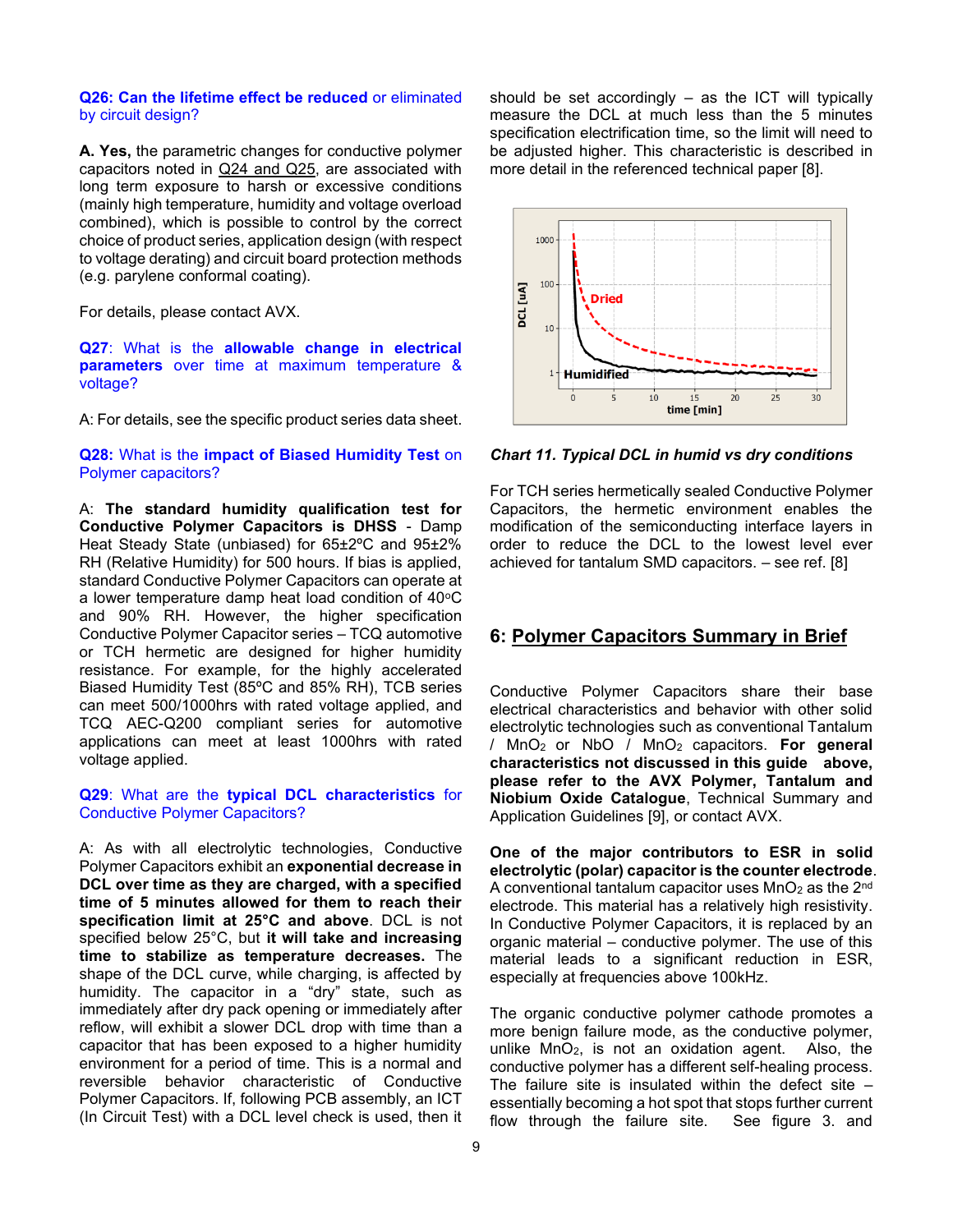references [1] and [2] for more details.



*Fig.3. The self-healing process in polymer*

Conductive Polymer Capacitors technology is today's fastest growing segment of tantalum based capacitor technology mainly due to its low ESR, more benign failure mode, higher rated voltage availability and lower voltage derating requirements. They are the best choice for applications with low ESR requirements such as DC/DC converters in notebooks, PDA, telecom and other applications. Recent advances in AVX conductive polymer technology has significantly improved its voltage rating capability - up to 125V – while providing improved robustness in high humidity environments, further expanding their application range.

Manufacturer's specifications and recommendations for lead-free reflow process, temperature range, leakage current and appropriate storage/handling in accordance with the designated MSL level should be verified for specific application needs.

- 1. T.Zednicek & col., "New Tantalum Capacitor Technologies Polymer and NbO", AVX technical paper,2007 https://www.avx.com/docs/techinfo/newtant.pdf
- 2. J.D.Prymak, "Replacing MnO<sup>2</sup> with conductive polymer in tantalum capacitors," Kemet Corp. CARTS EUROPE 1999 Lisbon Portugal, pp. 169-173
- 3. J.Gill, "Surge in solid tantalum capacitors", AVX technical paper,
- 4. T.Zednicek, J.Gill.,: "Voltage Derating Rules of Tantalum and Niobium Capacitors", AVX, CARTS EUROPE 2003, Stuttgart Germany, Proceedings
- 5. J.Petrzilek, T.Zednicek & col. "Next Generation of High Voltage, Low ESR Tantalum Conductive Polymer Capacitors" CARTS USA 2011
- 6. M.Barta,"Increased Voltage Capability Opens Up New Applications" AVX technical paper, 2012
- 7. J.Sikula & col.: "Tantalum Capacitor as a Metal-Insulator-Semiconductor Structure", CARTS USA 2000.
- 8. J.Petrzilek, M.Biler, T.Zednicek.: "Hermetically Sealed Tantalum Polymer Capacitors", CARTS International 2014, AVX technical paper [www.avx.com](http://www.avx.com/)
- 9. AVX Polymer, Tantalum and Niobium Oxide Catalogue, Technical Summary and Application **Guidelines**

**Acknowledgment References**